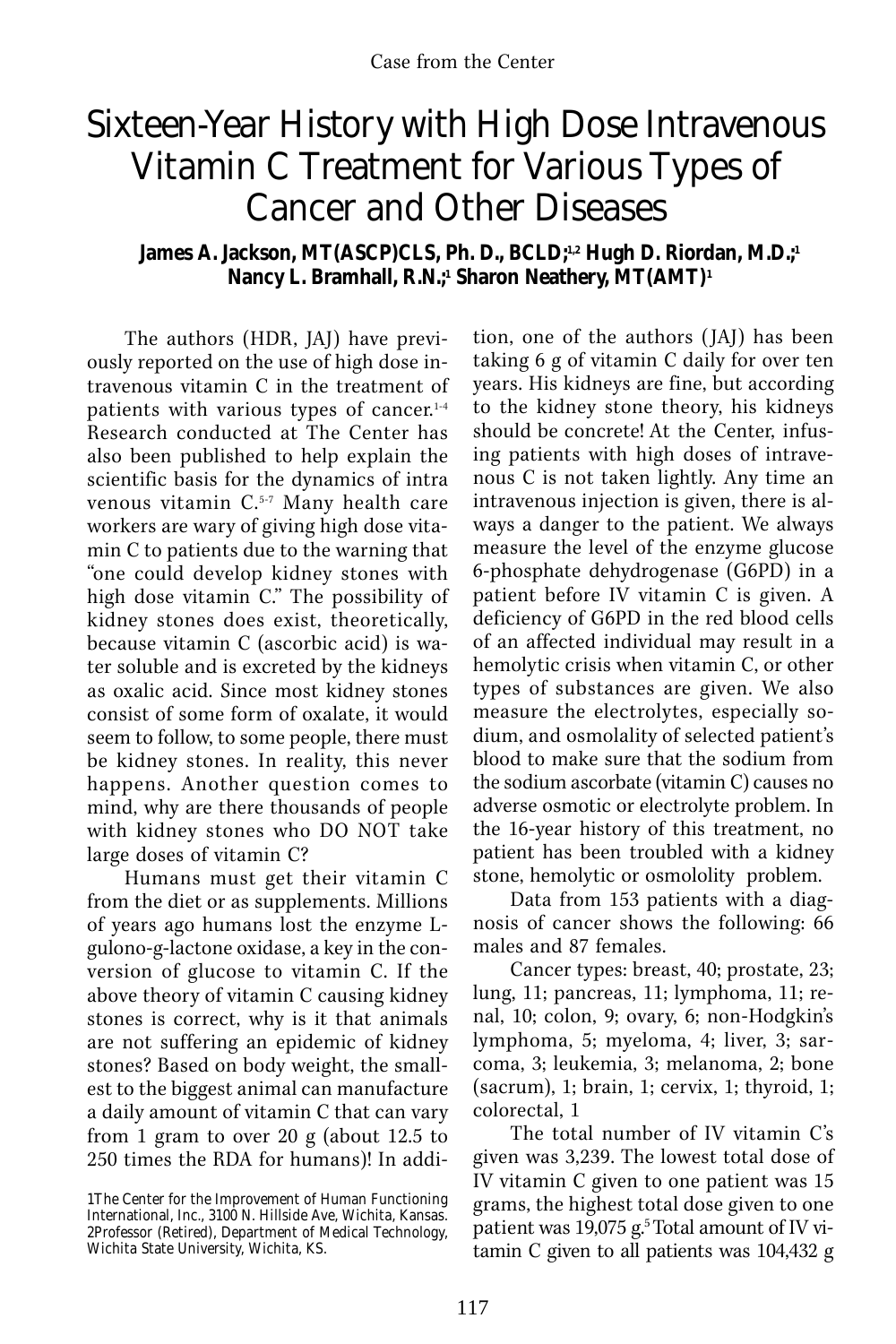or about 230 lbs. Patients with diseases other than cancer were also treated with IV vitamin C. Data from 120 patients are shown below:

- 32 males and 88 females

- Diseases included fatigue, 38; upper res piratory infection/influenza, 25; arthritis, 9; virus infections, 5; other miscellaneous 43.

- Total number of IV vitamin C's given was 4708.

- The lowest dose given to one patient was 15 grams, the highest dose given was 11,947 g.

- The total amount of IV vitamin C given to all patients was 89,622 g or 197 pounds. The most IV vitamin C given at one time to a patient was 115 g.

This data together represents 194,054 g, or 427 lbs of IV vitamin C administered to 275 patients with no sign of serious kidney disease, or any other significant side effects over a 16-year period. The Center is not unique in using high doses of vitamin C to treat various diseases. Dr. A. Hoffer has been using high dose vitamin C for years to treat patients with cancer and various other diseases.9 There are many other pioneers in the long-term use of high-dose vitamin C. Among these are Dr. Ewan Cameron, Dr. R. F. Cathcart, Dr. E. Cheraskin, Dr. Linus Pauling, Dr Irwin Stone and associates, N. H. Riordan, just to name a few.

There is another argument used by some health care workers against the use of vitamin C or other nutrients for the treatment of diseases. This is "the lack of double-blind, placebo controlled studies" which the FDA insists on as one means of granting approval for use of medicines in patients. Dr. Hoffer commented on double-blind controlled experiments in an editorial in 1993 that is worth reading.<sup>10</sup> In addition, these numerous studies that one has to do to prove the safety of medicines is not foolproof by any means, as exemplified by the recent recall of the cholesterol lowering statin drug, Tmor. 11 This drug passed all the experiments required by the FDA but still caused 100 deaths from unexpected side effects before it was recalled. It is also interesting to note that this recall received little notice in the popular press, or the various medical "experts" on television. Also, remember the article published in 1998 in the *Journal of the American Medical Association.* Data calculated from 1994 showed there were 106,000 deaths in hospitals from adverse drug reactions and that the number of deaths per year remained stable over the last 30 years!<sup>11</sup> However, when a vitamin or nutrient study has any type of negative slant to it, it is page one news and all over the television news shows!

Our experience over the past 16 years has shown vitamin C to be a safe and effective treatment for many diseases. We continue to use it today and will continue to do so in the future.

## References

- 1. Jackson JA, Riordan, HD, Schultz M: High-dose intravenous vitamin C in the treatment of a patient with adenocarcinoma of the kidneys – a case study. *J Orthomol Med,* 1990; 5-1: 5-7.
- 2. Jackson JA, Riordan HD, Hunninghake R, Riordan NH: High-dose intravenous vitamin C and long time survival of a patient with Cancer of the head of the pancreas. *J Orthomol Med,*  1995; 10-2: 87-88.
- 3. Riordan NH, Jackson JA, Riordan HD: Intravenous vitamin C in a terminal cancer patient. *J Orthomol Med*, 1996; 11-2: 80-82.
- 4. Riordan HD, Jackson JA, Riordan NH, Schultz, M: High-dose intravenous vitamin C in the treatment of a patient with renal cell carcinoma of the kidney. *J Orthomol Med,* 1998; 13-2:72-73.
- 5. Riordan NH, Riordan HD, Jackson JA: Intravenous ascorbate as a tumor cytotoxic chemotherapeutic agent. *Med Hypoth,* 1994; 44-3: 7-213.
- 6. Casciari JP, Riordan NH, Jackson, JA, Riordan HD, et al: Cytotoxicity of ascorbate, lipoic acid and other antioxidants in hollow fibre in vitro tumors. *Brit J Canc,* 01; 84-11: 1544-1550.